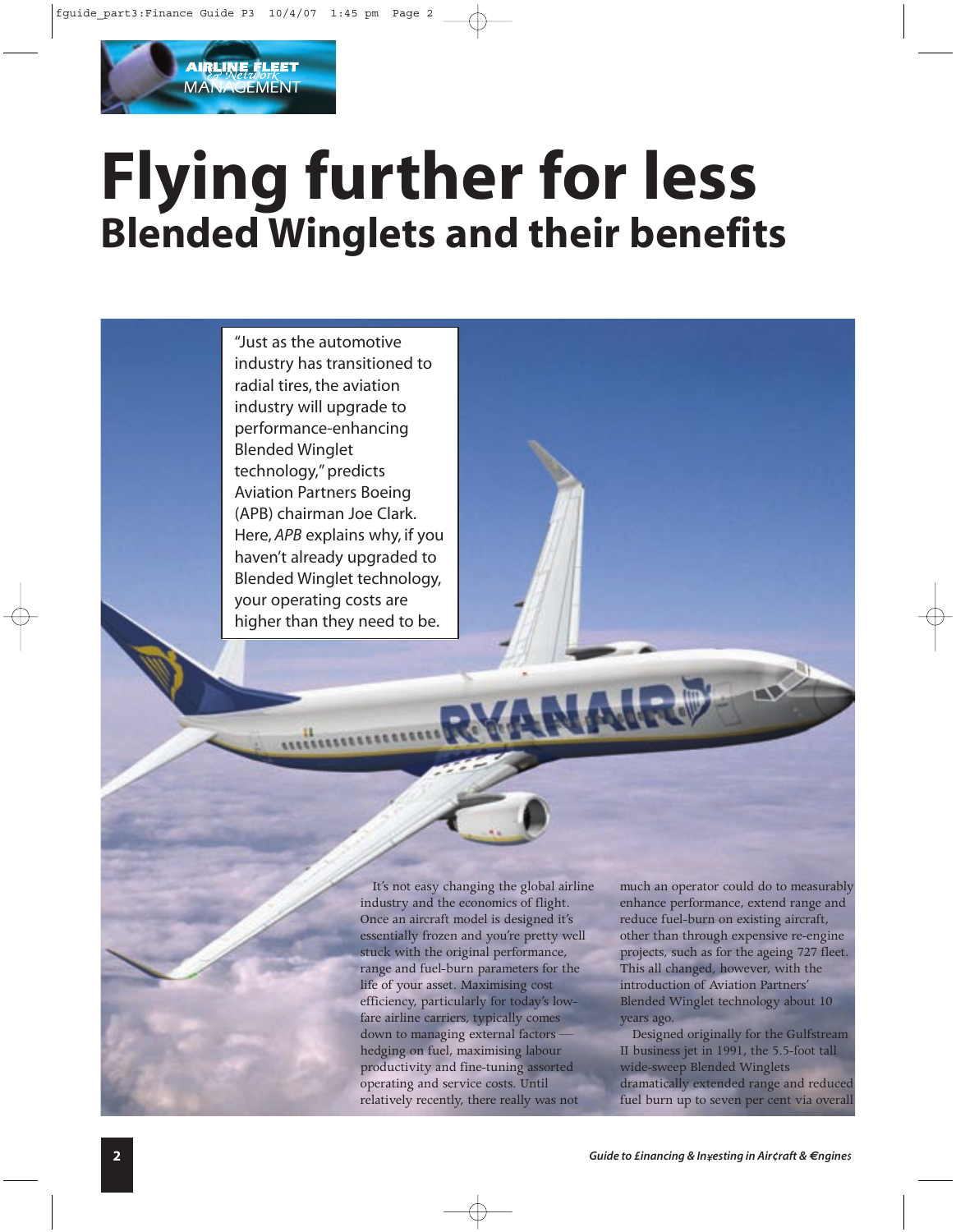

wing drag reduction. Retrofit fuel savings of this magnitude previously required re-designing the entire aircraft or re-fitting new engines. In 1999 Boeing adopted Blended Winglet technology to boost the range and marketability of its Boeing Business Jet. Soon thereafter Aviation Partners Boeing, a joint venture between Aviation Partners and The Boeing Company, began offering Blended Winglet technology to 737 NG operators, both as retrofits and later as buyerfurnished equipment (BFE). The rest, as they say, is history.

# *Changing the economics of flight*

Today, over 1,000 737 NGs are flying with Aviation Partners' Visible Technology, over 50 per cent of the 737- 700/800 fleet is Blended Wingletequipped and more than 85 per cent of all new 737-700s/800s are factorydelivered with this technology. Operators range from Southwest Airlines and Ryanair, with Blended Winglet orders numbering in the hundreds, to smaller operators in farflung locations on all continents of the world. Blended Winglet systems are also available for 757-200s and 737-300

Classics with a programme in development for the 767-300.

Aviation Partners' Blended Winglet systems improve the performance of any commercial or business aircraft, says Aviation Partners Boeing chairman Joe Clark: "People often think of Blended Winglets as only for specific aircraft but that's not true. While we tailor Blended Winglet systems to particular aircraft this technology works on any aircraft, from a smaller regional jet to the Airbus A380."

The primary driver in the mass migration to Blended Winglets among both operators and leasing companies worldwide is quick payback on investment: typically between two and three years on fuel savings alone. Typical 737 NG operators save 95,000-130,000 gallons of fuel per aircraft per year and these fuel savings benefits stay with the operator for the entire economic life of the aircraft. Operators of Blended Winglet-equipped 757-200s save even more: up to 240,000 gallons per aircraft per year. Along with these significant and ongoing fuel savings come a host of important environmental benefits. A Blended Winglet-equipped 737 reduces

*"Our technology allows Oman Air 737-800s to depart Muscat 4,400 pounds heavier thanks to a more efficient wing.This translates to 22 additional revenue passengers being boarded,per flight,during hot summer months."* -Christopher Stafford, director

of sales & marketing,Aviation Partners Boeing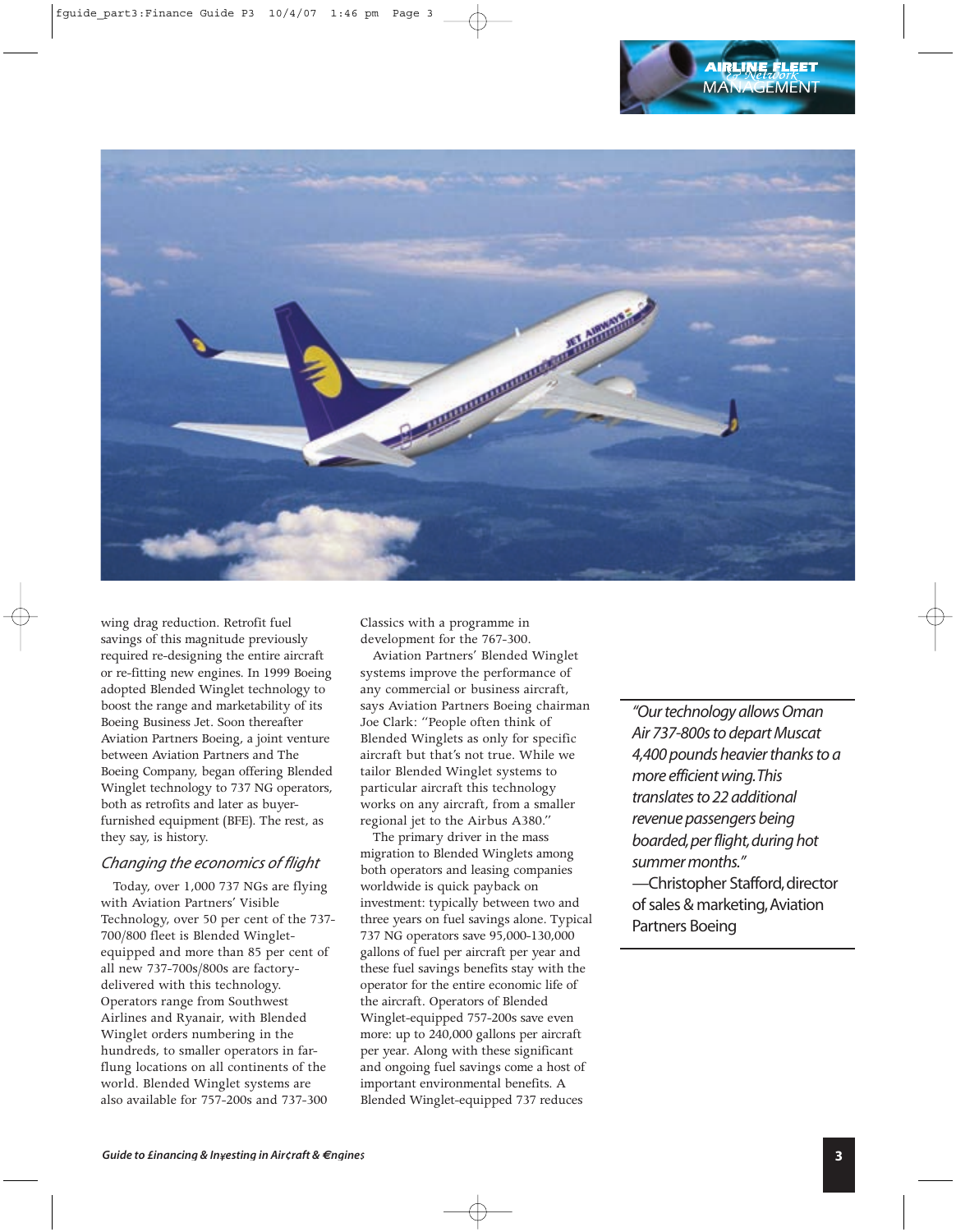

carbon monoxide and nitrous oxide emissions by 4 per cent and 5 per cent respectively while decreasing the take-off noise footprint by 6.5 per cent. Thanks to improved wing efficiency and reduced noise footprints, many Blended Wingletequipped operators in Europe have been able to decrease operating fees and noise surcharges by opting for lower-thrust engines and lower max take-off weight.

With fuel costs recently as high as \$70 per barrel — and not expected to come down dramatically over the foreseeable future — operators are looking for any tools they can use to remain costcompetitive. "While it's the cost-saving attributes of our technology that have made Blended Winglets a necessity for today's progressive low-cost carriers, it's the fuel savings benefits that I'm most proud of," says Clark. "Blended Winglet fuel savings have totalled over 260 million gallons to date and the industry will save another 120 million gallons this year because of our technology. Assuming we deliver 400 Blended Winglet shipsets per year for the rest of the decade, our technology will save approximately 1.5 billion gallons of jet fuel for the decade 2001-2010. At Aviation Partners we're doing our part in a changing world."

# *Blended Winglet design*

Aviation Partners' Blended Winglets differ in several important ways from the small, angular, wingtip appliances you see on many commercial aircraft today. Blended Winglet technology works as well as it does because the winglet systems are sized for maximum advantage based on available wing structure and are shaped with a

patented wide transition chord from wing to winglet to minimise vortex drag. Aviation Partners' chief aerodynamicist Dr Bernie Gratzer created the Blended Winglet back in 1991 by blending the airfoil for maximum performance while ensuring even wing loadings for maximum drag reduction. The end result is a block fuel savings of four to five per cent for 737s and even more for 757-200s, compared to 1-1.5 per cent savings with traditional-style winglets.

#### *Cases studies*

Aeromexico, the largest airline in Mexico, has ordered 38 Blended Winglet shipsets for 737-800s and 737-700s. Blended Winglet-equipped 737-800s will be used to replace existing 757-200 routes to the US, including the 1,816nm route from Mexico City to New York. "While 5 per cent block fuel savings were an important benefit to Aeromexico the overriding factor in this purchase decision was the ability to effectively replace 757-200s," says Aviation Partners Boeing's VP sales Patrick LaMoria. "The performance/payload benefit of Blended Winglet technology allows Aeromexico to

*"Leasing companies have become more aggressive recently in investing in our technology for out-of-production aircraft,"says LaMoria."Operators retrofitting leased 757-200s with Blended Winglets typically save three times the cost of additional monthly lease rates based on fuel savings alone."* —Patrick LaMoria,VP sales,

Aviation Partners Boeing

operate economically, with full passenger loads, out of high/hot Mexico City airport."

For Casablanca, Morocco-based Royal Air Maroc, which recently ordered 29 Blended Winglet shipsets for 737-800s and 737-700s, reduced noise and emissions when operating into Europe helped drive the decision to upgrade. "For Royal Air Moroc, the environmental benefits of our technology were particularly important," says Aviation Partners Boeing's director of sales and marketing Christopher Stafford. "Reduced noise and emissions, made possible with our technology, reduce the carrier's operating fees in Europe. With a more efficient wing, Royal Air Moroc has the potential to lower airframe maximum take-off weight to reduce navigation and landing fees within the European Union."

Icelandair found it had an iron-clad case for investing in Blended Winglet technology when it placed an order for seven 757-200 shipsets with options for an additional 15 shipsets. As Icelandair flies its 757-200s about 4,000 hours annually, with average stage lengths of 1,450nm, the Blended Winglet payback is less than two years thanks to fuel savings close to 200,000 gallons per aircraft per year — and engine maintenance cost savings of about \$4,000 per month.

Leasing companies, traditionally hesitant to invest in out-of-production aircraft, now seem willing to 'bend the rules' when it comes to Blended Winglet-enhanced models such as the 757-200. ILFC recently signed a General Terms Agreement to retrofit with Blended Winglets two 757-200s leased by Antalya, Turkey-based SunExpress. As winglets increase residual value and lease rates for lessors, and represent an immediate cash flow positive proposition for lessees, it's a win-win situation. "Leasing companies have become more aggressive recently in investing in our technology for out-of-production aircraft," says LaMoria. "Operators retrofitting leased 757-200s with Blended Winglets typically save three times the cost of additional monthly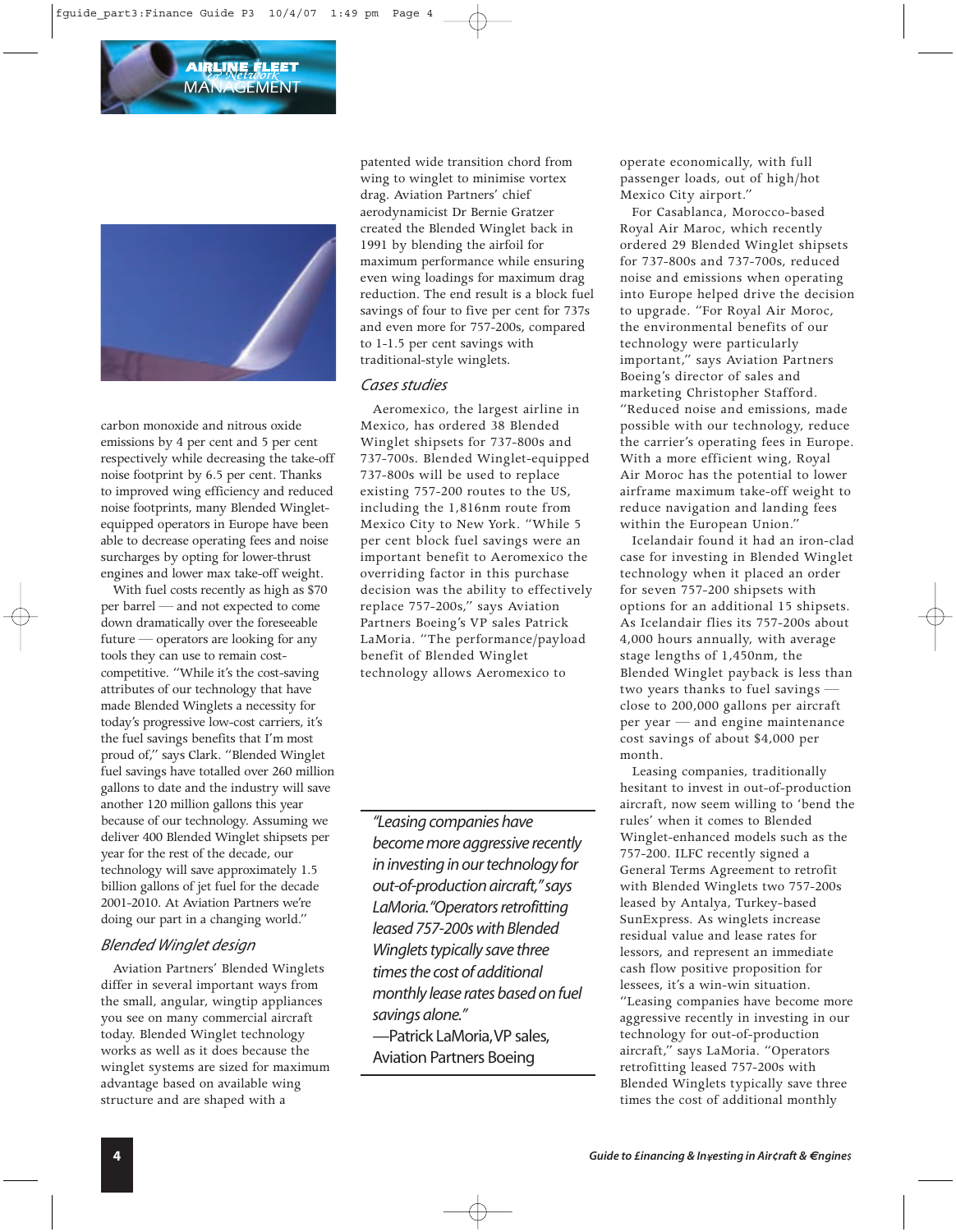lease rates based on fuel savings alone. Any time you can achieve this sort of cash flow positive scenario it's very hard to say no!"

In two of the world's fastest growing airline markets — China and India — Blended Winglet technology has become a vital part of running a successful and cost-efficient airline. Over 110 Blended Winglet-enhanced Boeing aircraft are currently in operation in Asia-Pacific with orders for an additional 121 shipsets. In India alone, Jet Airways has ordered 10 shipsets, SpiceJet has ordered 10 shipsets, Air Sahara has ordered one shipset and Air-India Express, India's newest low-cost carrier, has ordered 22 Blended Winglet shipsets. "We've been very successful in India and Australia, with virtually 100 per cent market penetration, and we have very strong relationships in place with air carriers throughout China," says Aviation Partners Boeing sales director Craig McCallum.

Air Senegal was the first operator in Western Africa to order Aviation Partners Boeing's Blended Winglet technology. Primary application for Air Senegal's first Blended Wingletenhanced 737-700 will be on the daily 2,625-mile Dakar to Paris route. At typical utilisation rates, Air Senegal will save up to 120,000 gallons of fuel per Blended Winglet-equipped aircraft. This saving translates into one in every 25 Dakar to Paris flights being free, in terms of fuel costs, with close to 15 'fuel-cost-free' round trips to Paris each year.

Over in the sultanate of Oman, Oman Air recently adopted Blended Winglet technology for dramatic range/payload benefits in addition to expected fuel savings of 100,000 gallons per aircraft per year. "The Blended Winglet business case was particularly compelling for Oman Air," says Stafford. "Our technology allows Oman Air 737-800s to depart Muscat 4,400 pounds heavier thanks to a more efficient wing. This translates to 22 additional revenue passengers being boarded, per flight, during hot summer months."

On the mega-order front Southwest Airlines is looking to upgrade as



many as 542 737-700s through 2012, Ryanair has committed to 229 737- 800 Blended Winglet shipsets and Continental Airlines plans to performance-upgrade up to 51 of its 757-200s with Blended Winglet technology.

"The significance of these orders is huge," says Aviation Partners Boeing's senior VP Marketing Dick Friel. "It really pushes us over the top as far as critical mass goes. There was a time when airlines were asking the question 'Why do we need Blended Winglet technology?' but this question has now changed to 'Why don't we have Blended Winglets?' Today, carriers not taking advantage of Blended Winglet technology are the exception and their operating costs are higher than they need to be."

#### *The future is 'on the wing'*

Today, with critical mass achieved, the standard configuration for most of the world's 737-800s and 700s is as a Blended Winglet-equipped aircraft. As Aviation Partners Boeing launches new programmes, an even greater

percentage of the global airline fleet will benefit from significant fuel savings, performance advantages and the environmental attributes of Blended Winglet technology.

Looking 10 to 20 years out, Clark envisions many exciting opportunities for the industry: "New commercial transports will become more fuel efficient and aerodynamically fine-tuned, and we're looking into a new generation of uniquely effective drag-reducing wingtip treatments for these future generation transports. I anticipate the emergence of a successful secondgeneration of supersonic airline transports within the not too distant future, as well as well as new categories of unmanned air vehicles (UAVs) in military, cargo and perhaps even airline transport configurations. We look forward to significantly enhancing the economics and operating efficiency of all of these new transports with our performance enhancing technology. The beauty of Blended Winglets technology is that it's effective for any make or model of aircraft."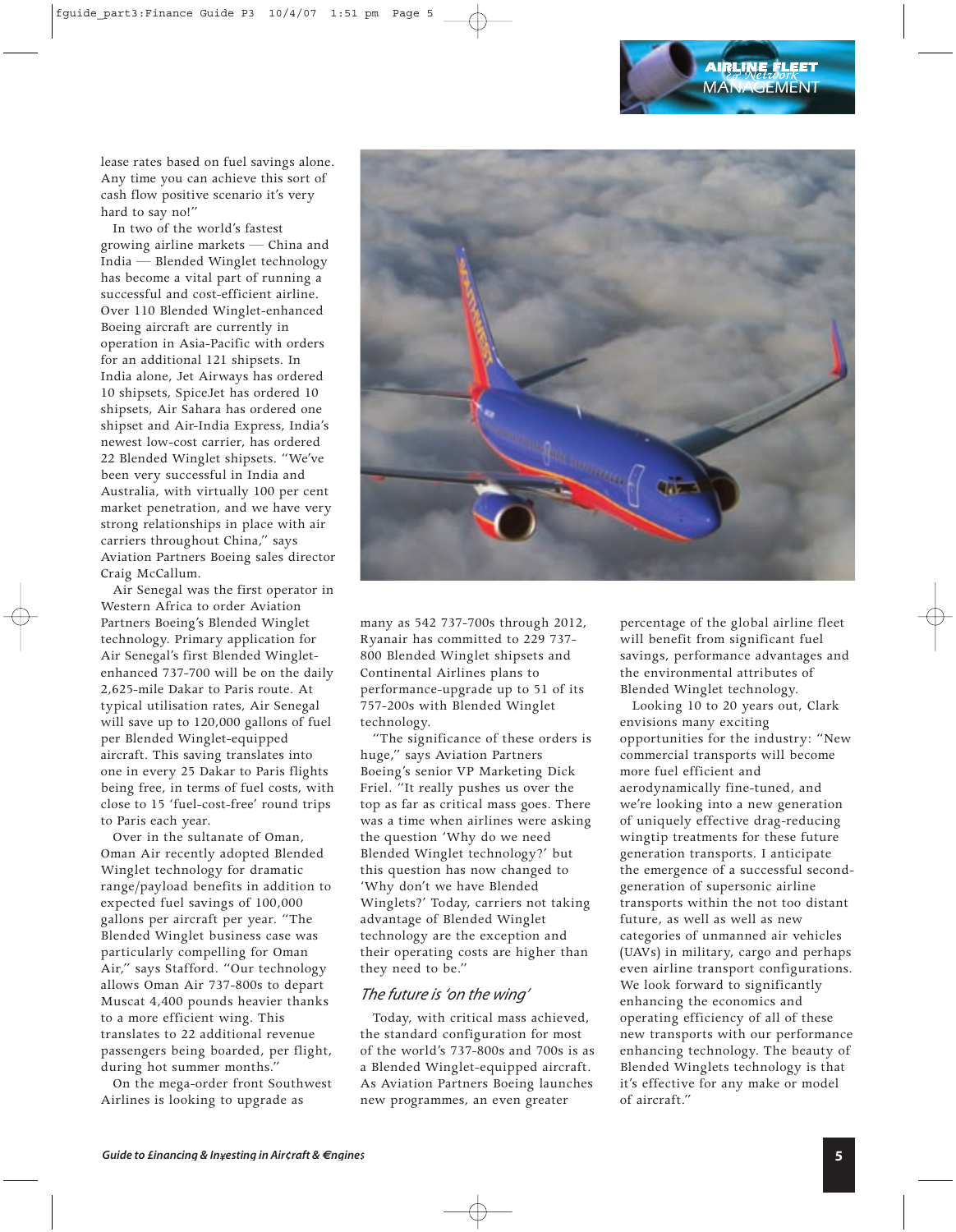

# **Integrated aviation solutions**

In an increasingly dynamic operating environment, application of new technologies can make it easier for lessors to track the maintenance and configuration status of their assets. US-based aviation software provider *Avexus* explains how.



*The cost to provide the technology infrastructure to lessees is balanced against the benefit received when the time comes to recover and re-lease the aircraft.*

*It is as the aircraft gets deeper into its lifecycle (year eight and on) that there starts to be significant divergence between the value of a focused asset management technology strategy and a more manual, paper-based methodology.*

The value proposition associated with investment in and leasing of a high-value aviation asset has inherent assumptions embedded within it. The two largest assumptions relate to the useful life of the asset and the number of leaserevenue days that can be achieved within that useful life. Multiple factors affect each variable, including environmental, macroeconomic and other intangibles. While there are levers that a lessor can pull to affect these variables, this article will focus on how better utilisation of commercially-available technologies can facilitate extended useful life and expedite an asset's 'return to service'.

# *The operating environment*

The business model for leasing aviation assets has remained fairly static over the last twenty years. What has changed is the environment and operational models of the companies that are consuming those assets. As legacy carriers are

increasingly being challenged by new low-cost carriers and other start-up operations, they have been forced to leverage leased aircraft that allow them to flexibly supplement capacity requirements while extending capital and expense budgets.

For many of the new low-cost carriers, the ability to lease aircraft has provided rapid access to markets they want to quickly penetrate with specific types of aircrafts. By leasing aircraft, these start-ups are also able to acquire newer models that allow them to build the type of brand equity they need to be able to compete and acquire market share from legacy carriers. This alternative to large up-front capital expenditures removes one of the largest barriers to entry for a start-up operator.

As demand for leased aircraft continues to rise, prospective lessors need to continuously provide new services to their lessees in order to maintain the highest margin on their leased assets. Lessors also need to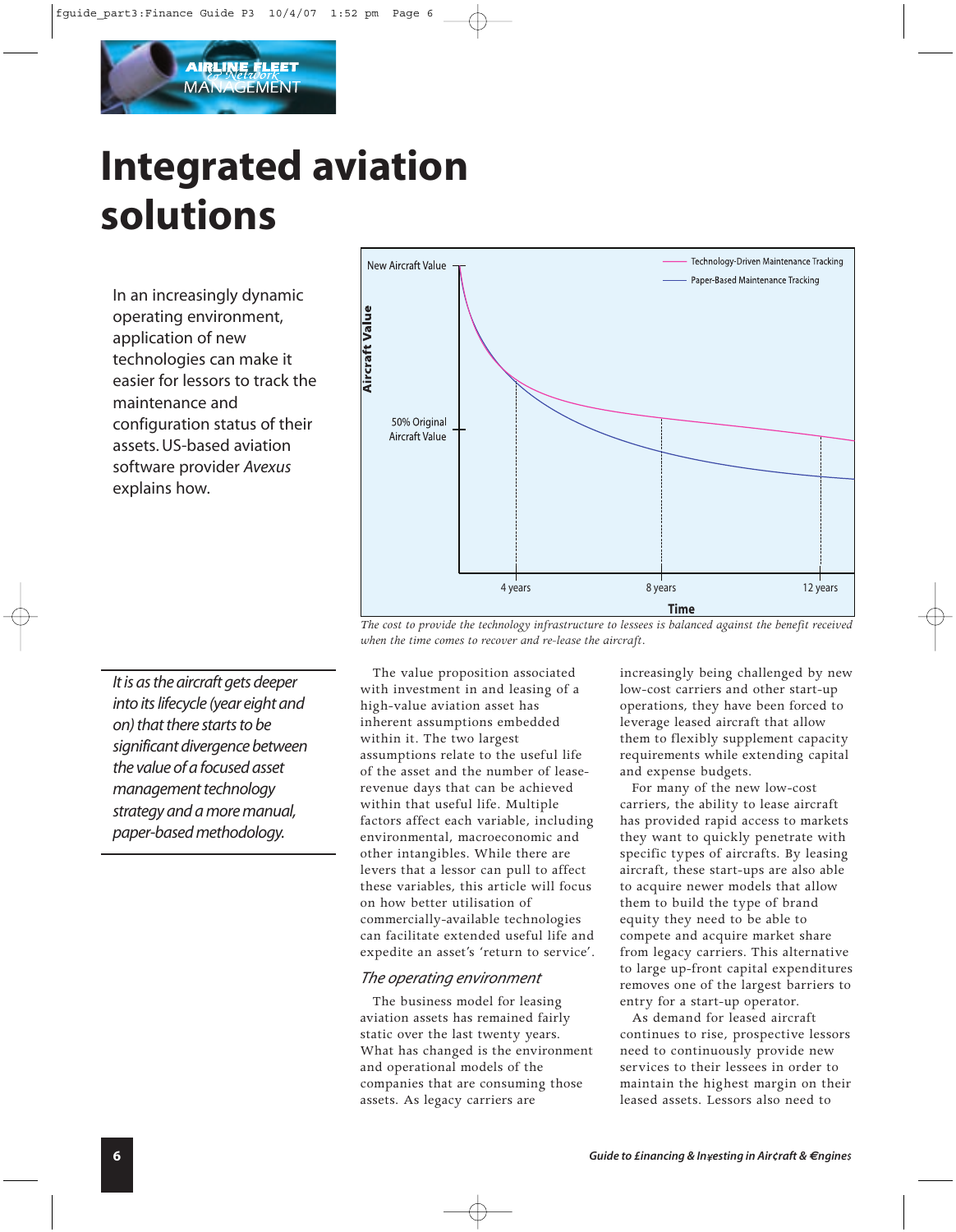ensure that they are minimising the downtime of their aircraft when they are between contracted lease periods.

As a leased asset is utilised, its maintenance and configuration status are paramount to determining its market value and how quickly it can be returned to service. Commerciallyavailable technology solutions can help manage the life-cycle value of leased assets by providing complete visibility into configuration and maintenance records, allowing for quick asset analysis, lease-end compliance and asset turnaround.

Utilising technology to better control the long-term value of an aviation asset has a profound effect the further out in time you look. Within the first phase (years one to four) of an aircraft's lifecycle, the rate of decline in its value will remain fairly steady regardless of the maintenance operations technologies deployed to manage asset information. It is as the aircraft gets deeper into its lifecycle (year eight and on) that there starts to be significant divergence between the value of a focused asset management technology strategy and a more manual, paper-based methodology (see Figure 1).

To illustrate how technology can allow a lessor to better manage its investments within this environment, we will walk through a case study that focuses on the complete lifecycle of a leased aircraft.

#### *Stage 1: new aircraft*

Our fictional leasing company, LeaseCo, has just purchased a new narrowbody jet and already has a lease contract in place with BMXAir, a new low-cost, US-based operator. As part of the contract, LeaseCo provides access for BMXAir to obtain all configuration information and required maintenance programme information for the aircraft in a digital format.

BMXAir has two options at the time of contracting with LeaseCo. It can either download the data for incorporation into its maintenance operations system, or access and manage its new leased asset directly



within the LeaseCo application environment through the internet. In this case, BMXAir, being a young company seeking to minimise its owned information technology environment, chooses to use the LeaseCo system to track and keep current maintenance configuration and status information.

Once in operation, BMXAir updates actual flight information (cycles, hours, and landings) for its leased aircraft on a daily basis into the LeaseCo application. As these results are added, the solution tracks current flight hours and cycles against upcoming required maintenance activities. BMXAir has instant visibility into the maintenance horizon on its aircraft, and is able to plan flight schedules around required maintenance downtime. As maintenance is actually performed, the data for the aircraft is updated accordingly and operational counts reset. BMXAir is able to efficiently manage the maintenance costs over the life-cycle of its lease by utilising the LeaseCo maintenance application.

For LeaseCo, the cost to provide this technology infrastructure to lessees is balanced against the benefit received when the time comes to recover and re-lease the aircraft. That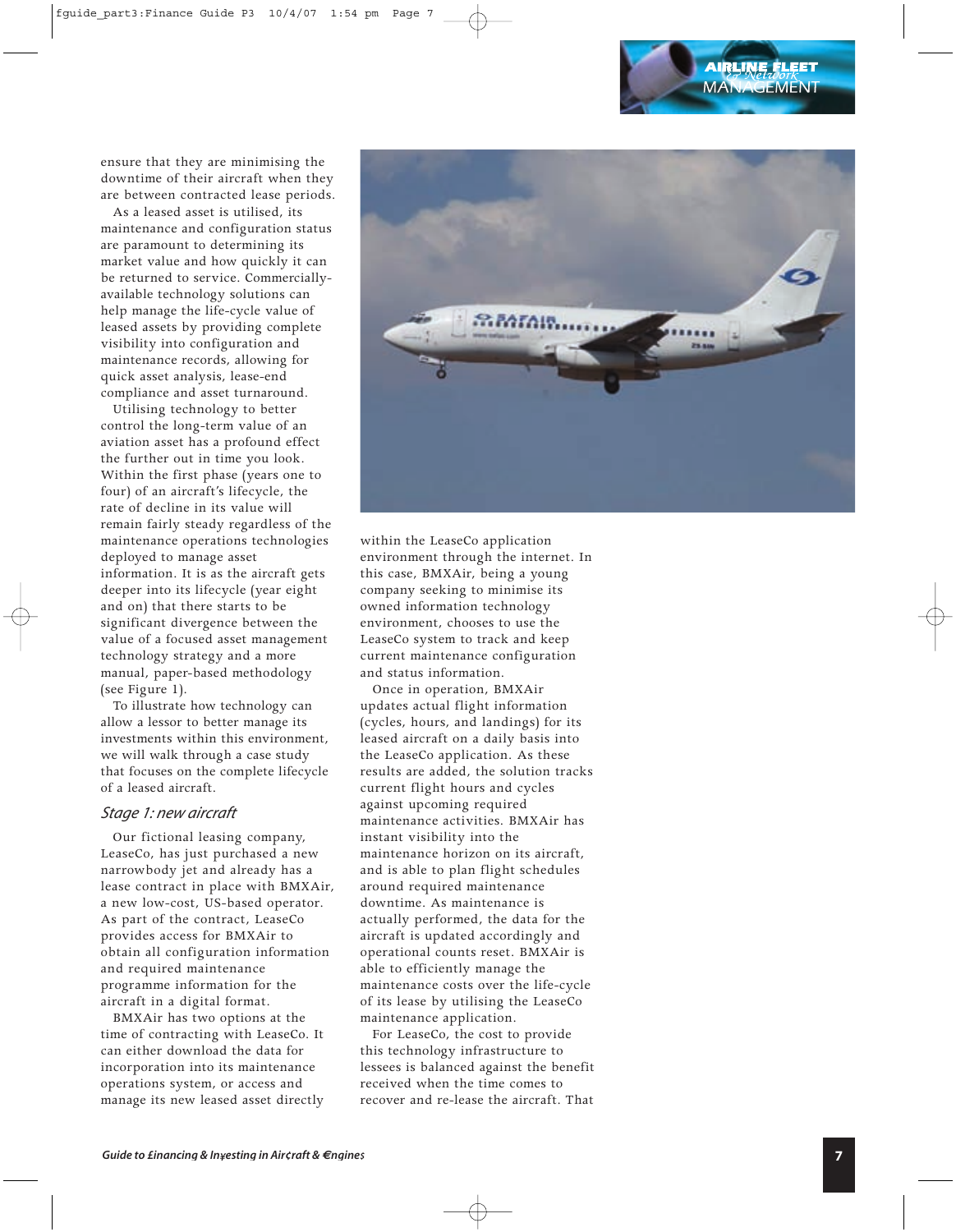



*The network relationship between leasing organisations and lessees creates a significant business value benefit for each organisation,arising from reductions in operating cost, turn-time,manual processes and contracting costs,and from increases in revenue opportunities,asset availability, residual values and asset reliability.*

benefit arises from an ability to efficiently conduct mid-lease auditing of maintenance reserve status and BMXAir contract compliance; an ability to keep close tabs on the actual versus forecast maintenance activities on the leased aircraft, allowing LeaseCo to perform detail trend analysis; and visibility into aircraft status for rapid and accurate planning for end-of-term maintenance and overhaul requirements.

#### *Stage 2: return to service*

As the end-date of the BMXAir lease term nears, LeaseCo becomes actively engaged in the process of releasing the now eight-year-old aircraft. BMXAir has decided to lease another new aircraft, so LeaseCo quickly jumps into sales mode. One key marketing strategy that LeaseCo can use is to advertise the fact that the aircraft has been managed and tracked since its first flight by the LeaseCo maintenance operations application. Across the leasing industry, which over the eight-year period increasingly deployed leading technologies to manage the aircraft, the LeaseCo programme is highly

regarded as being a market leader.

With six months to go before the aircraft is due to be returned, LeaseCo has complete visibility into what maintenance is going to be required to have the aircraft re-leased to a new customer with the minimum amount of downtime. This allows LeaseCo to plan and locate inventory properly, line up maintenance services and capacity, and provide a reliable date to the marketplace on when the aircraft will be ready for re-lease.

When the term of the BMXAir lease ends, the aircraft goes directly to LeaseCo's preferred maintenance facility, AvHangar, for its return-toservice overhaul. AvHangar has direct access to all of the maintenance activities performed on the aircraft, including detailed records of what regulatory items have been completed or remain open (service bulletins, air worthiness directives); and when and where all maintenance checks were done, as well as any other historical maintenance information that is relevant.

Several factors allow LeaseCo to minimise the downtime of its leased aircraft and increase overall revenue dollars. For example, AvHangar has advanced visibility to the maintenance history of the aircraft, and hence is able to accurately forecast the likely maintenance required and to plan capacity and resourcing with an efficient process. What's more, managing the aircraft through its entire life with an integrated maintenance operations system gives confidence to prospective lessees as to the quality of the asset they will be putting into operation. LeaseCo, meanwhile, does not have to spend time updating maintenance information from paper maintenance records, an activity that often spans several months; and it is able to rapidly gain the required return-to-service certification for the aircraft.

# *Stage 3: same aircraft, new lessee*

With clean historical information and a well-maintained aircraft,